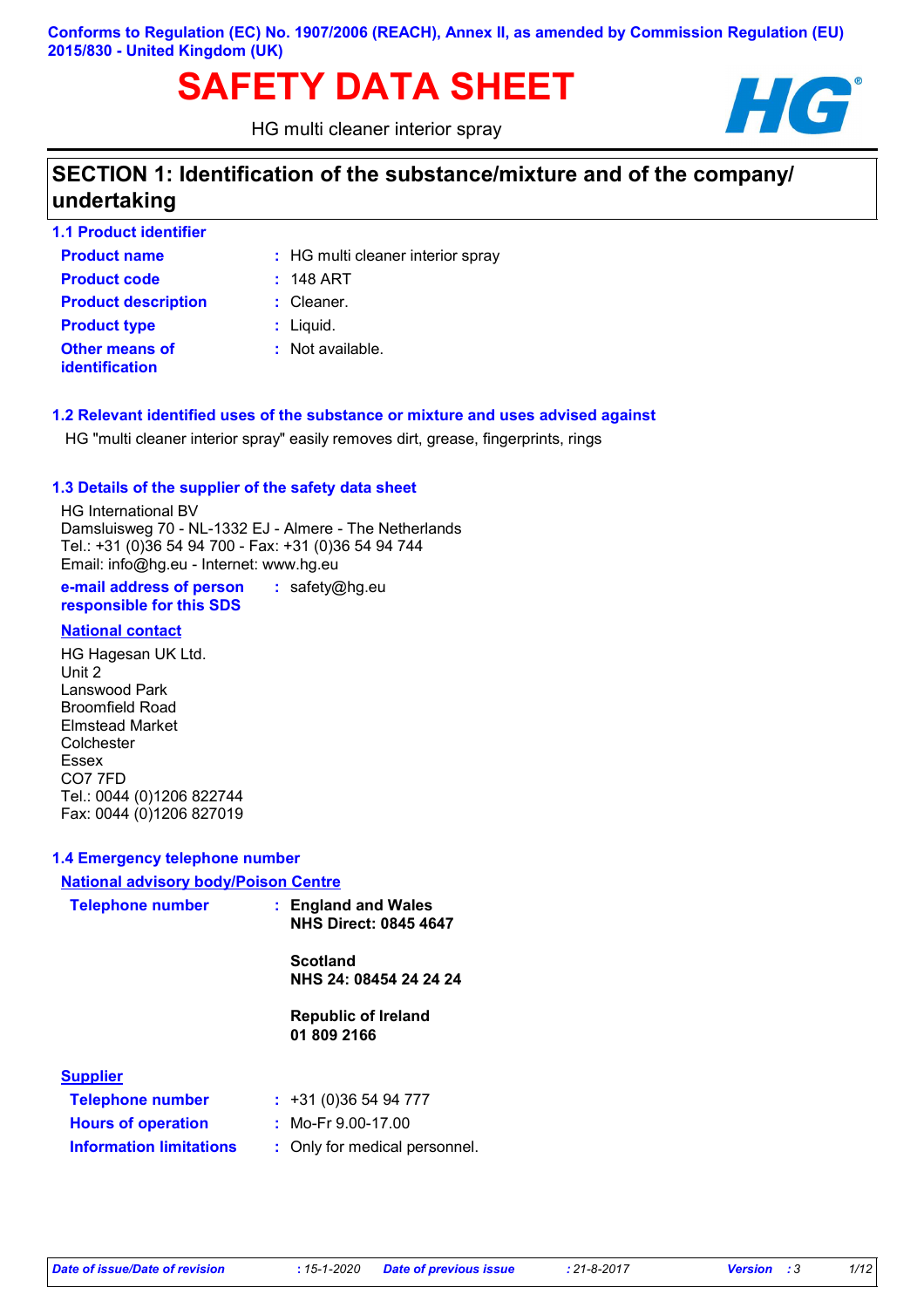*HG multi cleaner interior spray*

| <b>SECTION 2: Hazards identification</b>                                                                                                                        |                                                                                                           |
|-----------------------------------------------------------------------------------------------------------------------------------------------------------------|-----------------------------------------------------------------------------------------------------------|
| 2.1 Classification of the substance or mixture                                                                                                                  |                                                                                                           |
| <b>Product definition</b>                                                                                                                                       | : Mixture                                                                                                 |
| Not classified.                                                                                                                                                 | <b>Classification according to Regulation (EC) No. 1272/2008 [CLP/GHS]</b>                                |
|                                                                                                                                                                 | The product is not classified as hazardous according to Regulation (EC) 1272/2008 as amended.             |
| <b>Ingredients of unknown</b><br>toxicity                                                                                                                       |                                                                                                           |
| <b>Ingredients of unknown</b><br>ecotoxicity                                                                                                                    | ÷                                                                                                         |
|                                                                                                                                                                 | See Section 11 for more detailed information on health effects and symptoms.                              |
| <b>2.2 Label elements</b>                                                                                                                                       |                                                                                                           |
| <b>Signal word</b>                                                                                                                                              | : No signal word.                                                                                         |
| <b>Hazard statements</b>                                                                                                                                        | : No known significant effects or critical hazards.                                                       |
| <b>Precautionary statements</b>                                                                                                                                 |                                                                                                           |
| <b>General</b>                                                                                                                                                  | : If medical advice is needed: Have product container or label at hand. Keep out of<br>reach of children. |
| <b>Prevention</b>                                                                                                                                               | : Not applicable.                                                                                         |
| <b>Response</b>                                                                                                                                                 | : Not applicable                                                                                          |
| <b>Storage</b>                                                                                                                                                  | : Not applicable                                                                                          |
| <b>Disposal</b>                                                                                                                                                 | Not applicable                                                                                            |
| <b>Supplemental label</b><br>elements                                                                                                                           | : Contains 2-methyl-2H-isothiazol-3-one. May produce an allergic reaction.                                |
| <b>Annex XVII - Restrictions</b><br>on the manufacture,<br>placing on the market and<br>use of certain dangerous<br>substances, mixtures and<br><b>articles</b> | : Not applicable.                                                                                         |
| <b>Special packaging requirements</b>                                                                                                                           |                                                                                                           |
| <b>Containers to be fitted</b><br>with child-resistant<br>fastenings                                                                                            | : Not applicable.                                                                                         |
| Tactile warning of danger : Not applicable.                                                                                                                     |                                                                                                           |

#### **2.3 Other hazards**

**Other hazards which do : not result in classification** : None known.

### **SECTION 3: Composition/information on ingredients**

| <b>Product/ingredient name</b> | <b>Identifiers</b>                                                                     | $\%$     | <b>Regulation (EC) No.</b><br>1272/2008 [CLP]                                 | <b>Type</b> |
|--------------------------------|----------------------------------------------------------------------------------------|----------|-------------------------------------------------------------------------------|-------------|
| propan-2-ol                    | REACH #:<br>01-2119457558-25<br>$EC: 200-661-7$<br>CAS: 67-63-0<br>Index: 603-117-00-0 | l≥1 - <5 | Flam. Liq. 2, H225<br>Eye Irrit. 2, H319<br>STOT SE 3, H336                   | [1] [2]     |
|                                |                                                                                        |          | See Section 16 for<br>the full text of the H<br>statements declared<br>above. |             |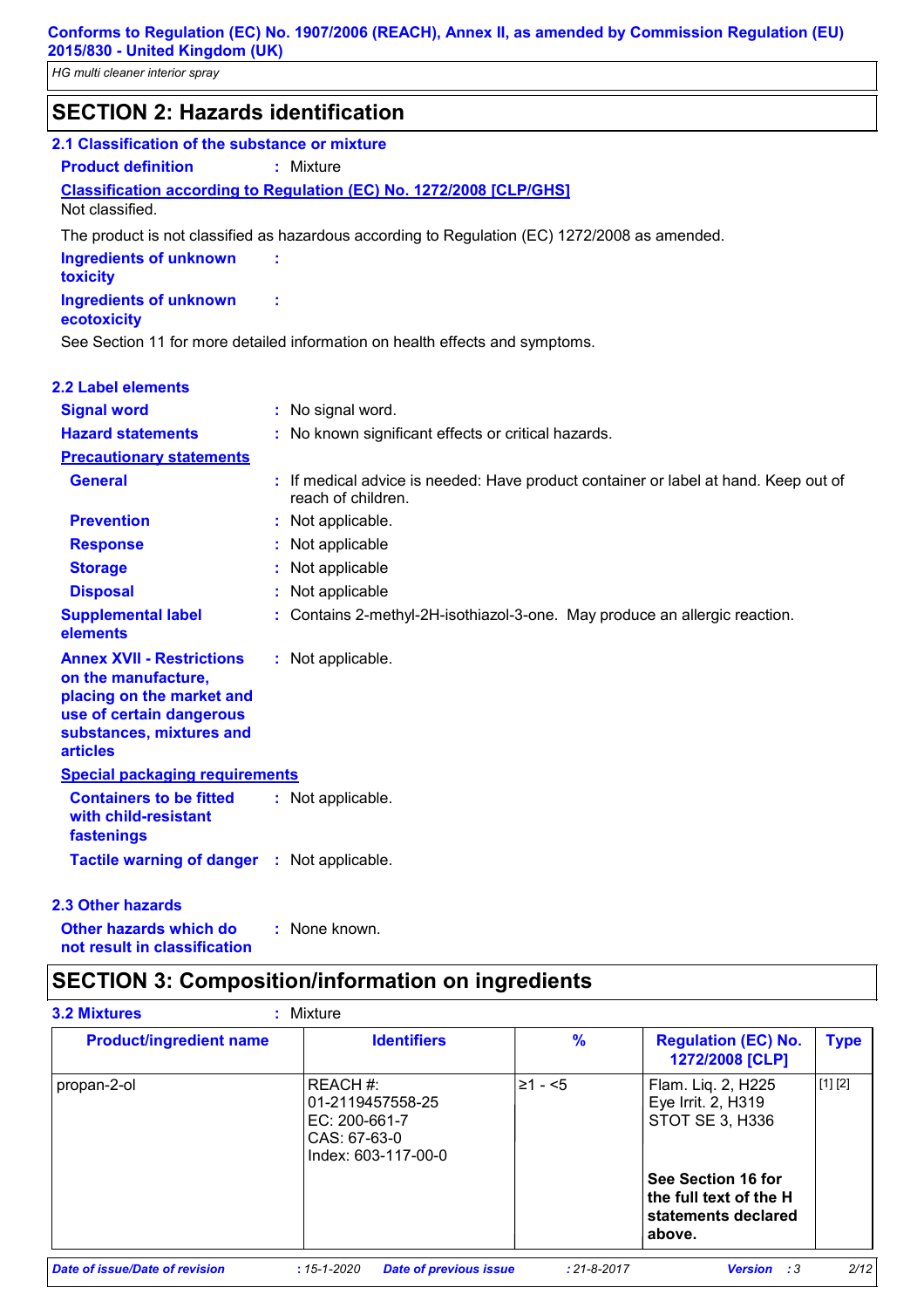*HG multi cleaner interior spray*

### **SECTION 3: Composition/information on ingredients**

There are no additional ingredients present which, within the current knowledge of the supplier and in the concentrations applicable, are classified as hazardous to health or the environment, are PBTs, vPvBs or Substances of equivalent concern, or have been assigned a workplace exposure limit and hence require reporting in this section.

#### **Type**

[1] Substance classified with a health or environmental hazard

- [2] Substance with a workplace exposure limit
- [3] Substance meets the criteria for PBT according to Regulation (EC) No. 1907/2006, Annex XIII
- [4] Substance meets the criteria for vPvB according to Regulation (EC) No. 1907/2006, Annex XIII
- [5] Substance of equivalent concern
- [6] Additional disclosure due to company policy

Occupational exposure limits, if available, are listed in Section 8.

### **SECTION 4: First aid measures**

#### **4.1 Description of first aid measures**

| <b>Eye contact</b>                | ÷. | Immediately flush eyes with plenty of water, occasionally lifting the upper and lower<br>eyelids. Check for and remove any contact lenses. Get medical attention if irritation<br>occurs. |
|-----------------------------------|----|-------------------------------------------------------------------------------------------------------------------------------------------------------------------------------------------|
| <b>Inhalation</b>                 |    | : Get medical attention if symptoms occur. Remove victim to fresh air and keep at<br>rest in a position comfortable for breathing.                                                        |
| <b>Skin contact</b>               |    | : Flush contaminated skin with plenty of water. Remove contaminated clothing and<br>shoes. Get medical attention if symptoms occur.                                                       |
| <b>Ingestion</b>                  |    | : Get medical attention if symptoms occur.                                                                                                                                                |
| <b>Protection of first-aiders</b> |    | : No action shall be taken involving any personal risk or without suitable training.                                                                                                      |

#### **4.2 Most important symptoms and effects, both acute and delayed**

| <b>Over-exposure signs/symptoms</b> |                     |  |  |
|-------------------------------------|---------------------|--|--|
| <b>Eye contact</b>                  | : No specific data. |  |  |
| <b>Inhalation</b>                   | : No specific data. |  |  |
| <b>Skin contact</b>                 | : No specific data. |  |  |
| <b>Ingestion</b>                    | : No specific data. |  |  |

#### **4.3 Indication of any immediate medical attention and special treatment needed**

| <b>Notes to physician</b>  | : Treat symptomatically. Contact poison treatment specialist immediately if large<br>quantities have been ingested or inhaled. |
|----------------------------|--------------------------------------------------------------------------------------------------------------------------------|
| <b>Specific treatments</b> | : No specific treatment.                                                                                                       |

### **SECTION 5: Firefighting measures**

| 5.1 Extinguishing media                         |                                                                                                    |
|-------------------------------------------------|----------------------------------------------------------------------------------------------------|
| <b>Suitable extinguishing</b><br>media          | : Not applicable                                                                                   |
| <b>Unsuitable extinguishing</b><br>media        | : Not applicable                                                                                   |
|                                                 | 5.2 Special hazards arising from the substance or mixture                                          |
| <b>Hazards from the</b><br>substance or mixture | : In a fire or if heated, a pressure increase will occur and the container may burst.              |
| <b>Hazardous combustion</b><br>products         | : Decomposition products may include the following materials:<br>carbon dioxide<br>carbon monoxide |

**5.3 Advice for firefighters**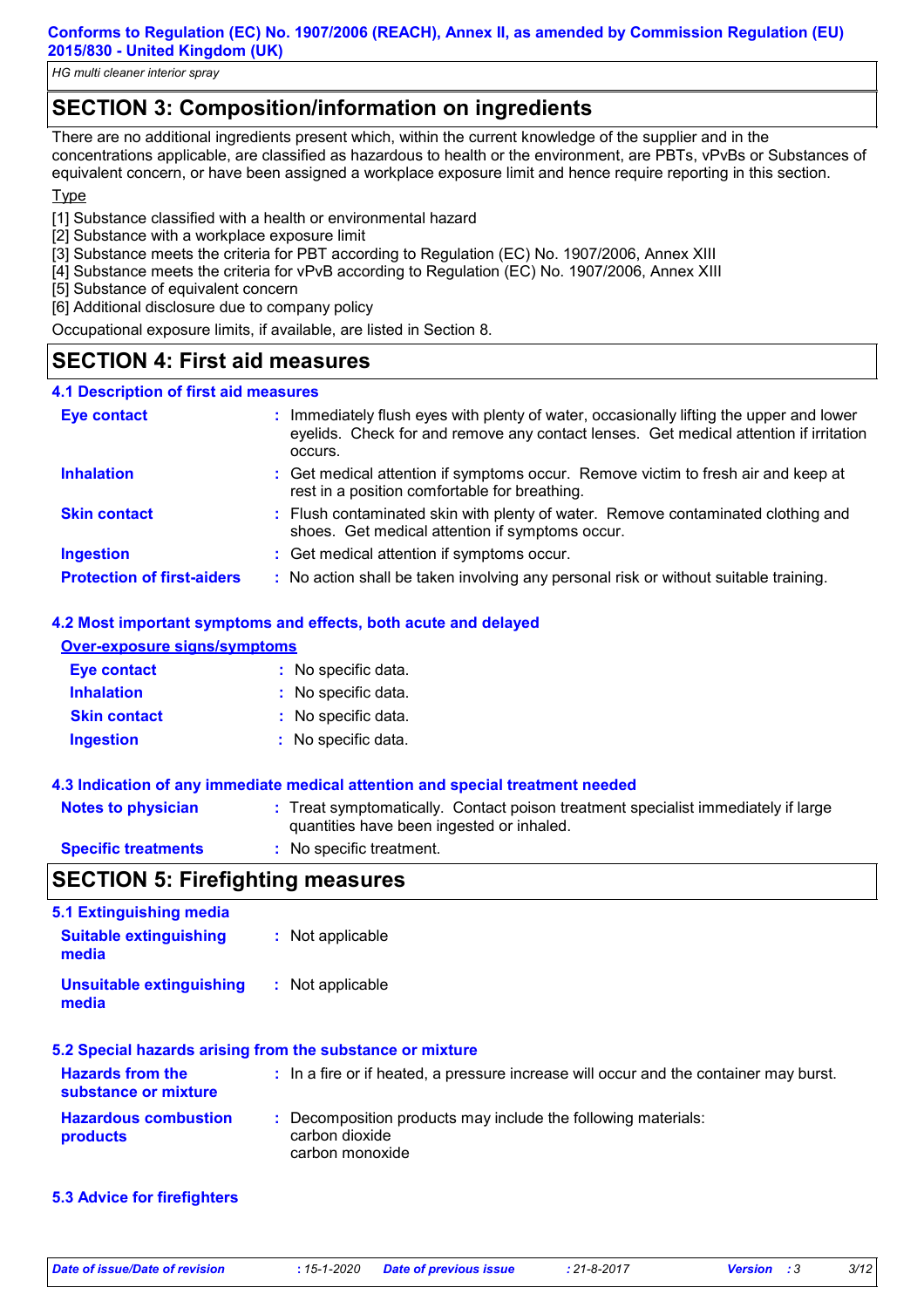## **SECTION 5: Firefighting measures**

| <b>Special protective actions</b><br>for fire-fighters   | : Promptly isolate the scene by removing all persons from the vicinity of the incident if<br>there is a fire. No action shall be taken involving any personal risk or without<br>suitable training.                                                                                                                                                                   |
|----------------------------------------------------------|-----------------------------------------------------------------------------------------------------------------------------------------------------------------------------------------------------------------------------------------------------------------------------------------------------------------------------------------------------------------------|
| <b>Special protective</b><br>equipment for fire-fighters | : Fire-fighters should wear appropriate protective equipment and self-contained<br>breathing apparatus (SCBA) with a full face-piece operated in positive pressure<br>mode. Clothing for fire-fighters (including helmets, protective boots and gloves)<br>conforming to European standard EN 469 will provide a basic level of protection for<br>chemical incidents. |

### **SECTION 6: Accidental release measures**

|                                                          | 6.1 Personal precautions, protective equipment and emergency procedures                                                                                                                                                                                                                                                                                                                                                                                                        |
|----------------------------------------------------------|--------------------------------------------------------------------------------------------------------------------------------------------------------------------------------------------------------------------------------------------------------------------------------------------------------------------------------------------------------------------------------------------------------------------------------------------------------------------------------|
| For non-emergency<br>personnel                           | : No action shall be taken involving any personal risk or without suitable training.<br>Evacuate surrounding areas. Keep unnecessary and unprotected personnel from<br>entering. Do not touch or walk through spilt material. Put on appropriate personal<br>protective equipment.                                                                                                                                                                                             |
|                                                          | For emergency responders : If specialised clothing is required to deal with the spillage, take note of any<br>information in Section 8 on suitable and unsuitable materials. See also the<br>information in "For non-emergency personnel".                                                                                                                                                                                                                                     |
| <b>6.2 Environmental</b><br>precautions                  | : Avoid dispersal of spilt material and runoff and contact with soil, waterways, drains<br>and sewers. Inform the relevant authorities if the product has caused environmental<br>pollution (sewers, waterways, soil or air).                                                                                                                                                                                                                                                  |
| 6.3 Methods and material for containment and cleaning up |                                                                                                                                                                                                                                                                                                                                                                                                                                                                                |
| <b>Small spill</b>                                       | : Stop leak if without risk. Move containers from spill area. Dilute with water and mop<br>up if water-soluble. Alternatively, or if water-insoluble, absorb with an inert dry<br>material and place in an appropriate waste disposal container. Dispose of via a<br>licensed waste disposal contractor.                                                                                                                                                                       |
| <b>Large spill</b>                                       | : Stop leak if without risk. Move containers from spill area. Prevent entry into sewers,<br>water courses, basements or confined areas. Wash spillages into an effluent<br>treatment plant or proceed as follows. Contain and collect spillage with non-<br>combustible, absorbent material e.g. sand, earth, vermiculite or diatomaceous earth<br>and place in container for disposal according to local regulations. Dispose of via a<br>licensed waste disposal contractor. |
| <b>6.4 Reference to other</b><br><b>sections</b>         | : See Section 1 for emergency contact information.<br>See Section 8 for information on appropriate personal protective equipment.<br>See Section 13 for additional waste treatment information.                                                                                                                                                                                                                                                                                |

### **SECTION 7: Handling and storage**

The information in this section contains generic advice and guidance. The list of Identified Uses in Section 1 should be consulted for any available use-specific information provided in the Exposure Scenario(s).

#### **7.1 Precautions for safe handling**

| <b>Protective measures</b>                       | : Put on appropriate personal protective equipment (see Section 8).                                                                                                                                                                                                                                                                                           |
|--------------------------------------------------|---------------------------------------------------------------------------------------------------------------------------------------------------------------------------------------------------------------------------------------------------------------------------------------------------------------------------------------------------------------|
| <b>Advice on general</b><br>occupational hygiene | : Eating, drinking and smoking should be prohibited in areas where this material is<br>handled, stored and processed. Workers should wash hands and face before<br>eating, drinking and smoking. Remove contaminated clothing and protective<br>equipment before entering eating areas. See also Section 8 for additional<br>information on hygiene measures. |

#### **7.2 Conditions for safe storage, including any incompatibilities**

Store in accordance with local regulations. Store in original container protected from direct sunlight in a dry, cool and well-ventilated area, away from incompatible materials (see Section 10) and food and drink. Keep container tightly closed and sealed until ready for use. Containers that have been opened must be carefully resealed and kept upright to prevent leakage. Do not store in unlabelled containers. Use appropriate containment to avoid environmental contamination. See Section 10 for incompatible materials before handling or use.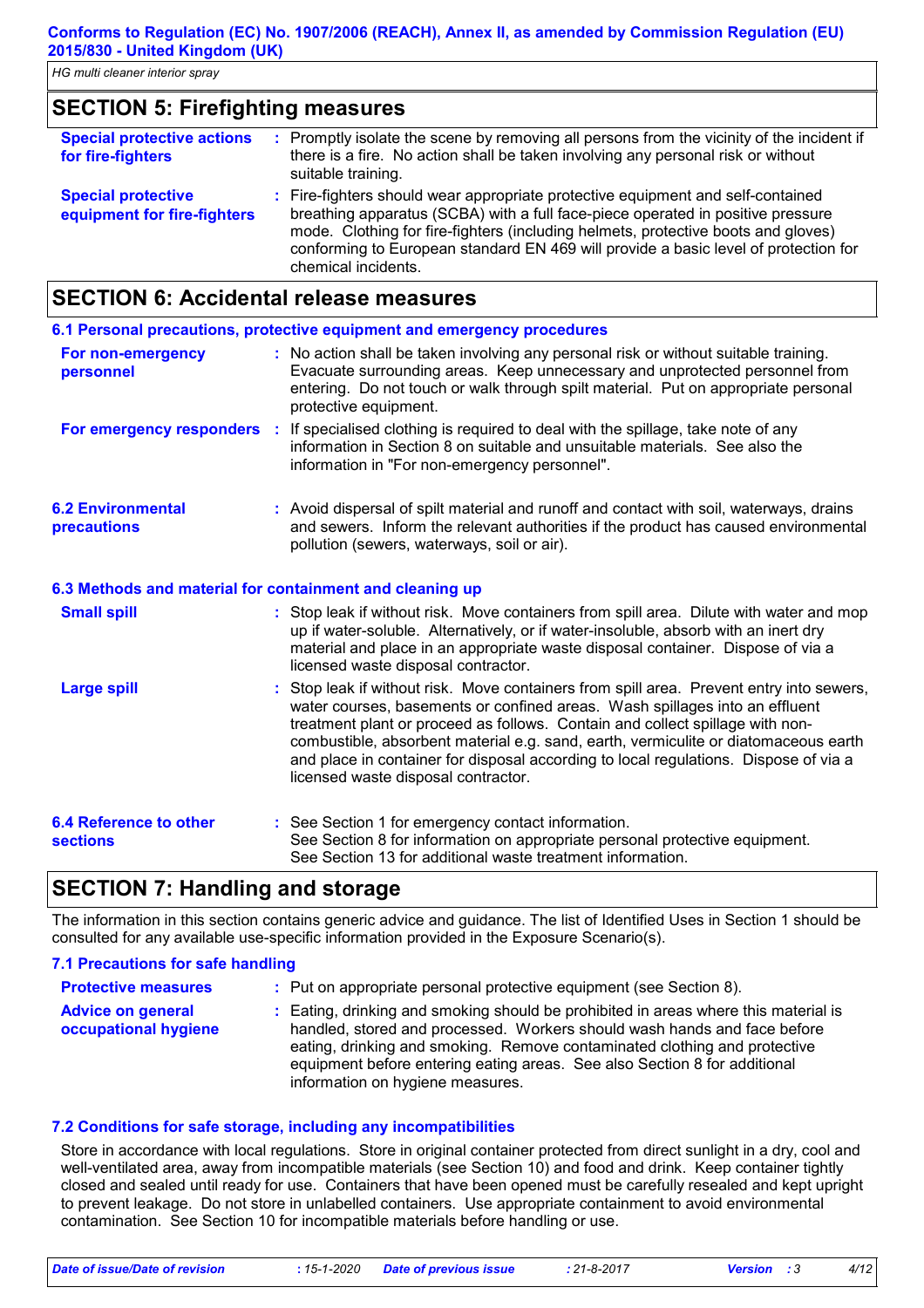### **SECTION 7: Handling and storage**

| 7.3 Specific end use(s)                        |                  |
|------------------------------------------------|------------------|
| <b>Recommendations</b>                         |                  |
| Industrial sector specific<br><b>solutions</b> | : Not available. |

### **SECTION 8: Exposure controls/personal protection**

The information in this section contains generic advice and guidance. Information is provided based on typical anticipated uses of the product. Additional measures might be required for bulk handling or other uses that could significantly increase worker exposure or environmental releases.

#### **8.1 Control parameters**

 $\mathsf T$ 

#### **Occupational exposure limits**

| <b>Product/ingredient name</b>                    |                               | <b>Exposure limit values</b>                                                                                                                                                                                                                                                                                                                                                                                                                                                                                                                                                                                                                                                                                                                                                                                                                                                                                                                                                                                        |  |  |  |
|---------------------------------------------------|-------------------------------|---------------------------------------------------------------------------------------------------------------------------------------------------------------------------------------------------------------------------------------------------------------------------------------------------------------------------------------------------------------------------------------------------------------------------------------------------------------------------------------------------------------------------------------------------------------------------------------------------------------------------------------------------------------------------------------------------------------------------------------------------------------------------------------------------------------------------------------------------------------------------------------------------------------------------------------------------------------------------------------------------------------------|--|--|--|
| propan-2-ol                                       |                               | EH40/2005 WELs (United Kingdom (UK), 12/2011).<br>STEL: 1250 mg/m <sup>3</sup> 15 minutes.<br>STEL: 500 ppm 15 minutes.<br>TWA: 999 mg/m <sup>3</sup> 8 hours.<br>TWA: 400 ppm 8 hours.                                                                                                                                                                                                                                                                                                                                                                                                                                                                                                                                                                                                                                                                                                                                                                                                                             |  |  |  |
| <b>Recommended monitoring</b><br>procedures       | required.                     | If this product contains ingredients with exposure limits, personal, workplace<br>atmosphere or biological monitoring may be required to determine the effectiveness<br>of the ventilation or other control measures and/or the necessity to use respiratory<br>protective equipment. Reference should be made to monitoring standards, such as<br>the following: European Standard EN 689 (Workplace atmospheres - Guidance for<br>the assessment of exposure by inhalation to chemical agents for comparison with<br>limit values and measurement strategy) European Standard EN 14042 (Workplace<br>atmospheres - Guide for the application and use of procedures for the assessment<br>of exposure to chemical and biological agents) European Standard EN 482<br>(Workplace atmospheres - General requirements for the performance of procedures<br>for the measurement of chemical agents) Reference to national guidance<br>documents for methods for the determination of hazardous substances will also be |  |  |  |
| <b>DNELS/DMELS</b>                                |                               |                                                                                                                                                                                                                                                                                                                                                                                                                                                                                                                                                                                                                                                                                                                                                                                                                                                                                                                                                                                                                     |  |  |  |
| No DNELs/DMELs available.                         |                               |                                                                                                                                                                                                                                                                                                                                                                                                                                                                                                                                                                                                                                                                                                                                                                                                                                                                                                                                                                                                                     |  |  |  |
| <b>PNECs</b><br>No PNECs available                |                               |                                                                                                                                                                                                                                                                                                                                                                                                                                                                                                                                                                                                                                                                                                                                                                                                                                                                                                                                                                                                                     |  |  |  |
| <b>8.2 Exposure controls</b>                      |                               |                                                                                                                                                                                                                                                                                                                                                                                                                                                                                                                                                                                                                                                                                                                                                                                                                                                                                                                                                                                                                     |  |  |  |
| <b>Appropriate engineering</b><br><b>controls</b> | contaminants.                 | : Good general ventilation should be sufficient to control worker exposure to airborne                                                                                                                                                                                                                                                                                                                                                                                                                                                                                                                                                                                                                                                                                                                                                                                                                                                                                                                              |  |  |  |
| <b>Individual protection measures</b>             |                               |                                                                                                                                                                                                                                                                                                                                                                                                                                                                                                                                                                                                                                                                                                                                                                                                                                                                                                                                                                                                                     |  |  |  |
| <b>Hygiene measures</b>                           |                               | : Wash hands, forearms and face thoroughly after handling chemical products,<br>before eating, smoking and using the lavatory and at the end of the working period.<br>Appropriate techniques should be used to remove potentially contaminated clothing.<br>Wash contaminated clothing before reusing. Ensure that eyewash stations and<br>safety showers are close to the workstation location.                                                                                                                                                                                                                                                                                                                                                                                                                                                                                                                                                                                                                   |  |  |  |
| <b>Eye/face protection</b>                        | side-shields.                 | : Safety eyewear complying with an approved standard should be used when a risk<br>assessment indicates this is necessary to avoid exposure to liquid splashes, mists,<br>gases or dusts. If contact is possible, the following protection should be worn,<br>unless the assessment indicates a higher degree of protection: safety glasses with                                                                                                                                                                                                                                                                                                                                                                                                                                                                                                                                                                                                                                                                    |  |  |  |
| <b>Skin protection</b>                            |                               |                                                                                                                                                                                                                                                                                                                                                                                                                                                                                                                                                                                                                                                                                                                                                                                                                                                                                                                                                                                                                     |  |  |  |
| <b>Hand protection</b>                            | : Not applicable              |                                                                                                                                                                                                                                                                                                                                                                                                                                                                                                                                                                                                                                                                                                                                                                                                                                                                                                                                                                                                                     |  |  |  |
| <b>Body protection</b>                            | before handling this product. | : Personal protective equipment for the body should be selected based on the task<br>being performed and the risks involved and should be approved by a specialist                                                                                                                                                                                                                                                                                                                                                                                                                                                                                                                                                                                                                                                                                                                                                                                                                                                  |  |  |  |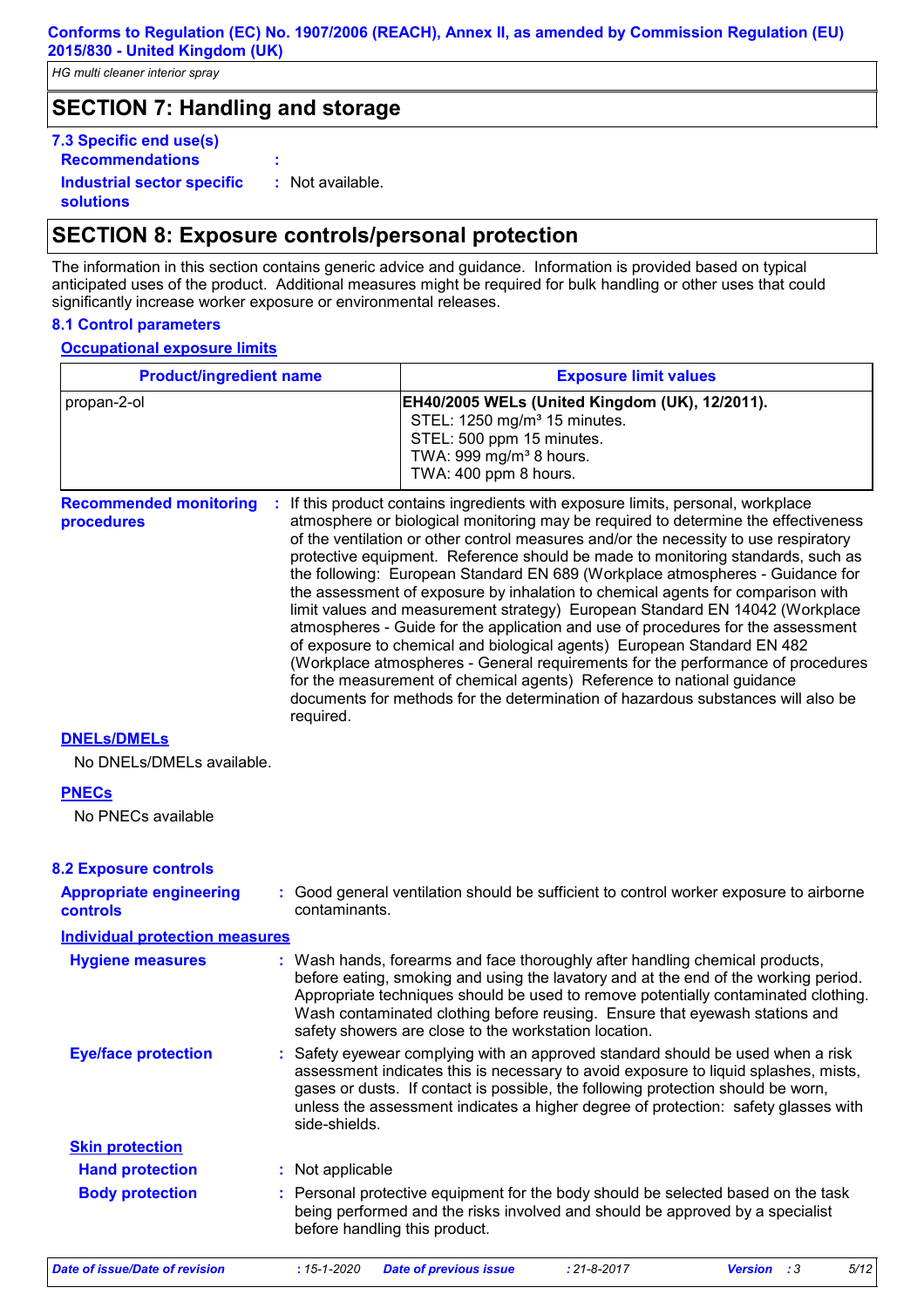### **SECTION 8: Exposure controls/personal protection**

| <b>Other skin protection</b>                     | : Appropriate footwear and any additional skin protection measures should be<br>selected based on the task being performed and the risks involved and should be<br>approved by a specialist before handling this product.                                                                                                       |
|--------------------------------------------------|---------------------------------------------------------------------------------------------------------------------------------------------------------------------------------------------------------------------------------------------------------------------------------------------------------------------------------|
| <b>Respiratory protection</b>                    | : Based on the hazard and potential for exposure, select a respirator that meets the<br>appropriate standard or certification. Respirators must be used according to a<br>respiratory protection program to ensure proper fitting, training, and other important<br>aspects of use.                                             |
| <b>Thermal hazards</b>                           |                                                                                                                                                                                                                                                                                                                                 |
| <b>Environmental exposure</b><br><b>controls</b> | : Emissions from ventilation or work process equipment should be checked to<br>ensure they comply with the requirements of environmental protection legislation.<br>In some cases, fume scrubbers, filters or engineering modifications to the process<br>equipment will be necessary to reduce emissions to acceptable levels. |

### **SECTION 9: Physical and chemical properties**

| 9.1 Information on basic physical and chemical properties         |                                                                                                             |
|-------------------------------------------------------------------|-------------------------------------------------------------------------------------------------------------|
| <b>Appearance</b>                                                 |                                                                                                             |
| <b>Physical state</b>                                             | $:$ Liquid.                                                                                                 |
| <b>Colour</b>                                                     | : Colourless.                                                                                               |
| <b>Odour</b>                                                      | Fragrance-like.                                                                                             |
| <b>Odour threshold</b>                                            | : Not available.                                                                                            |
| pH                                                                | : 8,5 [Conc. (% w/w): 100%]                                                                                 |
| <b>Melting point/freezing point</b>                               | $: 0^{\circ}C$                                                                                              |
| <b>Initial boiling point and</b><br>boiling range                 | : $82,5^{\circ}$ C                                                                                          |
| <b>Flash point</b>                                                | : Closed cup: >100°C [Product does not sustain combustion.]                                                 |
| <b>Evaporation rate</b>                                           | $: 1,7$ (Butylacetaat = 1)                                                                                  |
| <b>Flammability (solid, gas)</b>                                  | : Not available.                                                                                            |
| <b>Upper/lower flammability or</b><br>explosive limits            | : Not available.                                                                                            |
| <b>Vapour pressure</b>                                            | : Not available.                                                                                            |
| <b>Vapour density</b>                                             | : Not available.                                                                                            |
| <b>Relative density</b>                                           | : 0,997                                                                                                     |
| <b>Solubility(ies)</b>                                            | : Easily soluble in the following materials: cold water, hot water, methanol, diethyl<br>ether and acetone. |
| <b>Partition coefficient: n-octanol/: Not available.</b><br>water |                                                                                                             |
| <b>Auto-ignition temperature</b>                                  | $: 399^{\circ}$ C                                                                                           |
| <b>Decomposition temperature</b>                                  | : Not available.                                                                                            |
| <b>Viscosity</b>                                                  | Not available.                                                                                              |
| <b>Explosive properties</b>                                       | : Not available.                                                                                            |
| <b>Oxidising properties</b>                                       | : Not available.                                                                                            |
| 9.2 Other information                                             |                                                                                                             |
| <b>Solubility in water</b><br>No additional information.          | : Not available.                                                                                            |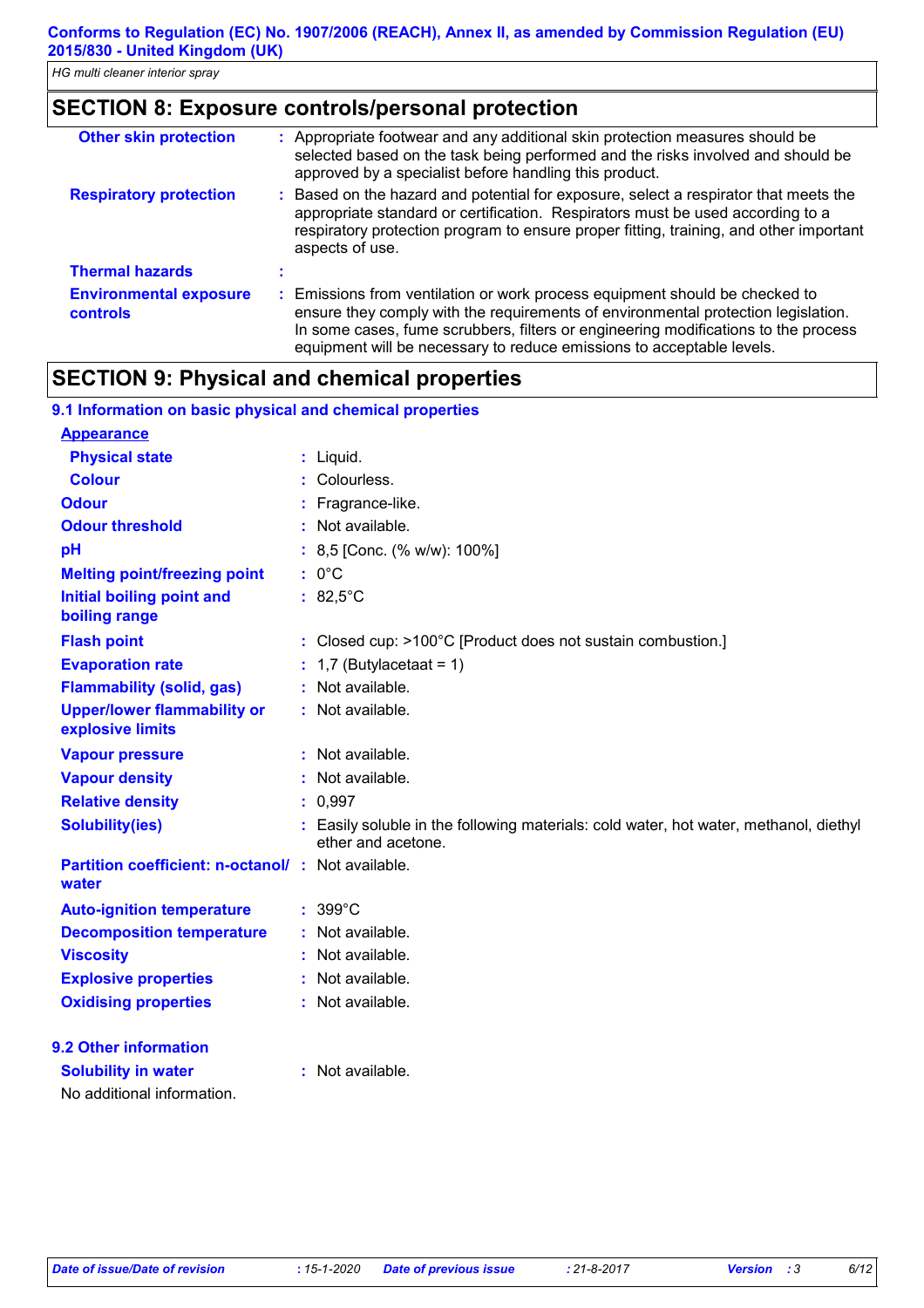### **SECTION 10: Stability and reactivity**

| <b>10.1 Reactivity</b>                            | : No specific test data related to reactivity available for this product or its ingredients.              |
|---------------------------------------------------|-----------------------------------------------------------------------------------------------------------|
| <b>10.2 Chemical stability</b>                    | : The product is stable.                                                                                  |
| <b>10.3 Possibility of</b><br>hazardous reactions | : Under normal conditions of storage and use, hazardous reactions will not occur.                         |
| <b>10.4 Conditions to avoid</b>                   | : Not applicable                                                                                          |
| 10.5 Incompatible materials                       | : No specific data.                                                                                       |
| <b>10.6 Hazardous</b><br>decomposition products   | : Under normal conditions of storage and use, hazardous decomposition products<br>should not be produced. |

### **SECTION 11: Toxicological information**

#### **11.1 Information on toxicological effects**

#### **Acute toxicity**

| <b>Product/ingredient name</b> | <b>Result</b>             | <b>Species</b> | <b>Dose</b>                | <b>Exposure</b> |
|--------------------------------|---------------------------|----------------|----------------------------|-----------------|
| propan-2-ol                    | ILD50 Dermal<br>LD50 Oral | Rabbit<br>Rat  | 12800 mg/kg<br>∣5000 mg/kg | -               |
| Conclusion Cummon              | Not ovojlohlo             |                |                            |                 |

#### **Conclusion/Summary :** Not available. **Acute toxicity estimates**

Not available.

#### **Irritation/Corrosion**

| <b>Product/ingredient name</b>                          | <b>Result</b>                  | <b>Species</b> | <b>Score</b>             | <b>Exposure</b>            | <b>Observation</b> |
|---------------------------------------------------------|--------------------------------|----------------|--------------------------|----------------------------|--------------------|
| propan-2-ol                                             | Eyes - Moderate irritant       | Rabbit         |                          | 24 hours 100<br>milligrams |                    |
|                                                         | Eyes - Moderate irritant       | Rabbit         |                          | 10 milligrams              |                    |
|                                                         | Eyes - Severe irritant         | Rabbit         | $\overline{\phantom{a}}$ | 100                        |                    |
|                                                         |                                |                |                          | milligrams                 |                    |
|                                                         | Skin - Mild irritant           | Rabbit         |                          | 500                        |                    |
|                                                         |                                |                |                          | milligrams                 |                    |
| <b>Conclusion/Summary</b>                               | : Not available.               |                |                          |                            |                    |
| <b>Sensitisation</b>                                    |                                |                |                          |                            |                    |
| <b>Conclusion/Summary</b>                               | : Not available.               |                |                          |                            |                    |
| <b>Mutagenicity</b>                                     |                                |                |                          |                            |                    |
| <b>Conclusion/Summary</b>                               | : Not available.               |                |                          |                            |                    |
| <b>Carcinogenicity</b>                                  |                                |                |                          |                            |                    |
| <b>Conclusion/Summary</b>                               | : Not available.               |                |                          |                            |                    |
| <b>Reproductive toxicity</b>                            |                                |                |                          |                            |                    |
| <b>Conclusion/Summary</b>                               | : Not available.               |                |                          |                            |                    |
| <b>Teratogenicity</b>                                   |                                |                |                          |                            |                    |
| <b>Conclusion/Summary</b>                               | : Not available.               |                |                          |                            |                    |
| <b>Specific target organ toxicity (single exposure)</b> |                                |                |                          |                            |                    |
|                                                         | <b>Droductlingradiant namo</b> | Cotogomi       |                          | $D$ $\sim$ $H$ $\sim$ $F$  | Tarant organe      |

| <b>Product/ingredient name</b> | <b>Category</b> | <b>Route of</b><br>exposure | <b>Target organs</b> |
|--------------------------------|-----------------|-----------------------------|----------------------|
| propan-2-ol                    | Category 3      | Not applicable.             | Narcotic effects     |
| .                              |                 |                             |                      |

#### **Specific target organ toxicity (repeated exposure)**

*Date of issue/Date of revision* **:** *15-1-2020 Date of previous issue : 21-8-2017 Version : 3 7/12*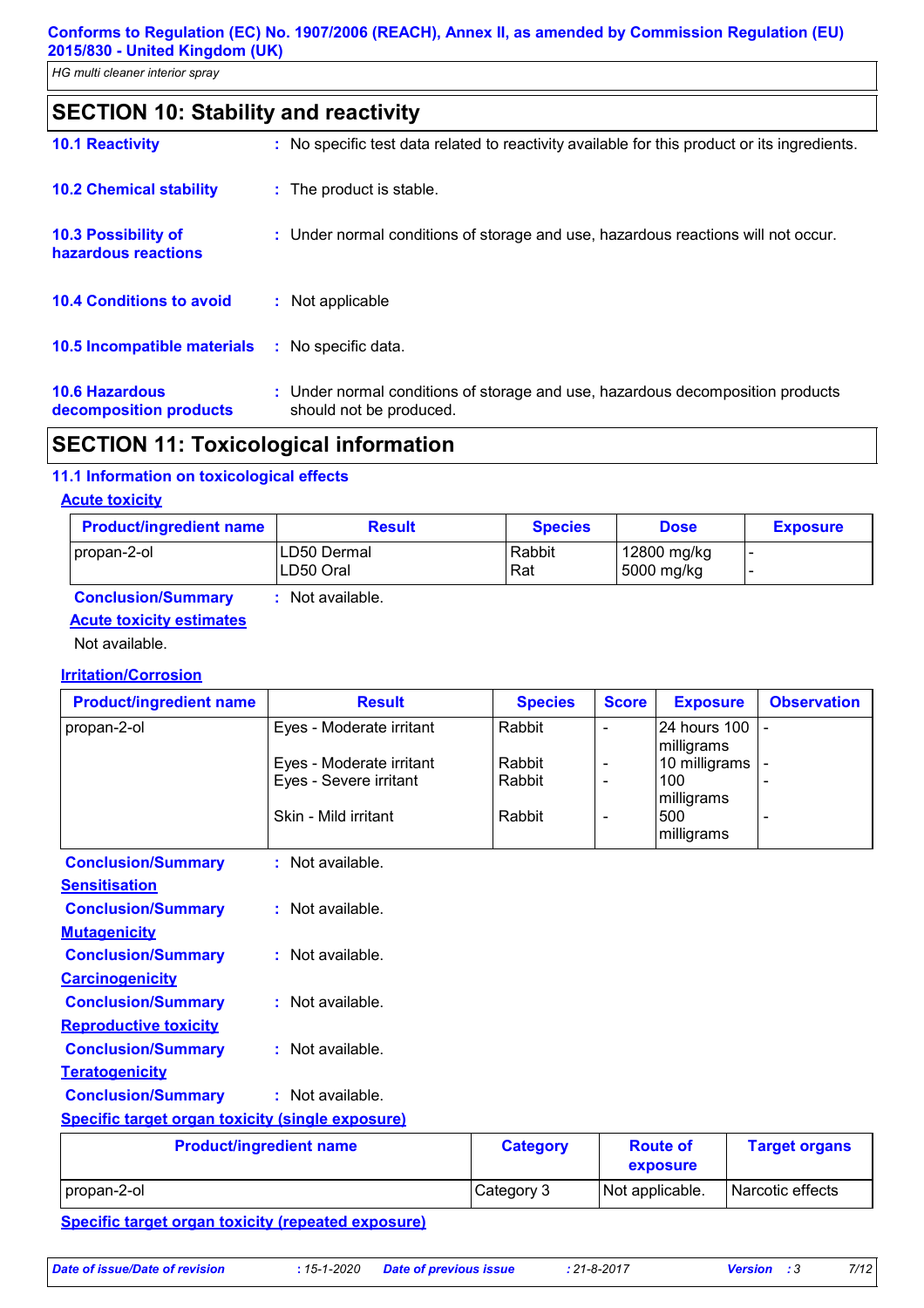### **SECTION 11: Toxicological information**

Not available.

#### **Aspiration hazard**

Not available.

| <b>Information on likely routes : Not available.</b> |  |
|------------------------------------------------------|--|
| of exposure                                          |  |

### **Potential acute health effects**

| <b>Eye contact</b>  | : No known significant effects or critical hazards. |
|---------------------|-----------------------------------------------------|
| <b>Inhalation</b>   | : No known significant effects or critical hazards. |
| <b>Skin contact</b> | : No known significant effects or critical hazards. |
| <b>Ingestion</b>    | : No known significant effects or critical hazards. |

#### **Symptoms related to the physical, chemical and toxicological characteristics**

| <b>Eye contact</b>  | : No specific data. |
|---------------------|---------------------|
| <b>Inhalation</b>   | : No specific data. |
| <b>Skin contact</b> | : No specific data. |
| <b>Ingestion</b>    | : No specific data. |

#### **Delayed and immediate effects as well as chronic effects from short and long-term exposure**

| <b>Short term exposure</b>                        |                                                     |
|---------------------------------------------------|-----------------------------------------------------|
| <b>Potential immediate</b><br>effects             | : Not available.                                    |
| <b>Potential delayed effects</b>                  | $:$ Not available.                                  |
| <b>Long term exposure</b>                         |                                                     |
| <b>Potential immediate</b><br>effects             | $:$ Not available.                                  |
| <b>Potential delayed effects : Not available.</b> |                                                     |
| <b>Potential chronic health effects</b>           |                                                     |
| Not available.                                    |                                                     |
| <b>Conclusion/Summary</b>                         | : Not available.                                    |
| <b>General</b>                                    | No known significant effects or critical hazards.   |
| <b>Carcinogenicity</b>                            | : No known significant effects or critical hazards. |
| <b>Mutagenicity</b>                               | No known significant effects or critical hazards.   |
| <b>Teratogenicity</b>                             | No known significant effects or critical hazards.   |
| <b>Developmental effects</b>                      | No known significant effects or critical hazards.   |
| <b>Fertility effects</b>                          | No known significant effects or critical hazards.   |

#### **Other information :**

: Not available.

### **SECTION 12: Ecological information**

#### **12.1 Toxicity**

| <b>Product/ingredient name</b> | <b>Result</b>                                                                                                 | <b>Species</b>                                                                          | <b>Exposure</b>                    |
|--------------------------------|---------------------------------------------------------------------------------------------------------------|-----------------------------------------------------------------------------------------|------------------------------------|
| propan-2-ol                    | Acute EC50 10100 mg/l Fresh water<br>Acute LC50 1400000 µg/l Marine water<br>Acute LC50 4200 mg/l Fresh water | Daphnia - Daphnia magna<br>Crustaceans - Crangon crangon<br>Fish - Rasbora heteromorpha | 148 hours<br>48 hours<br>196 hours |
| <b>Conclusion/Summary</b>      | : Readily biodegradable                                                                                       |                                                                                         |                                    |

#### **12.2 Persistence and degradability**

| Date of issue/Date of revision |  |  |  |  |  |
|--------------------------------|--|--|--|--|--|
|--------------------------------|--|--|--|--|--|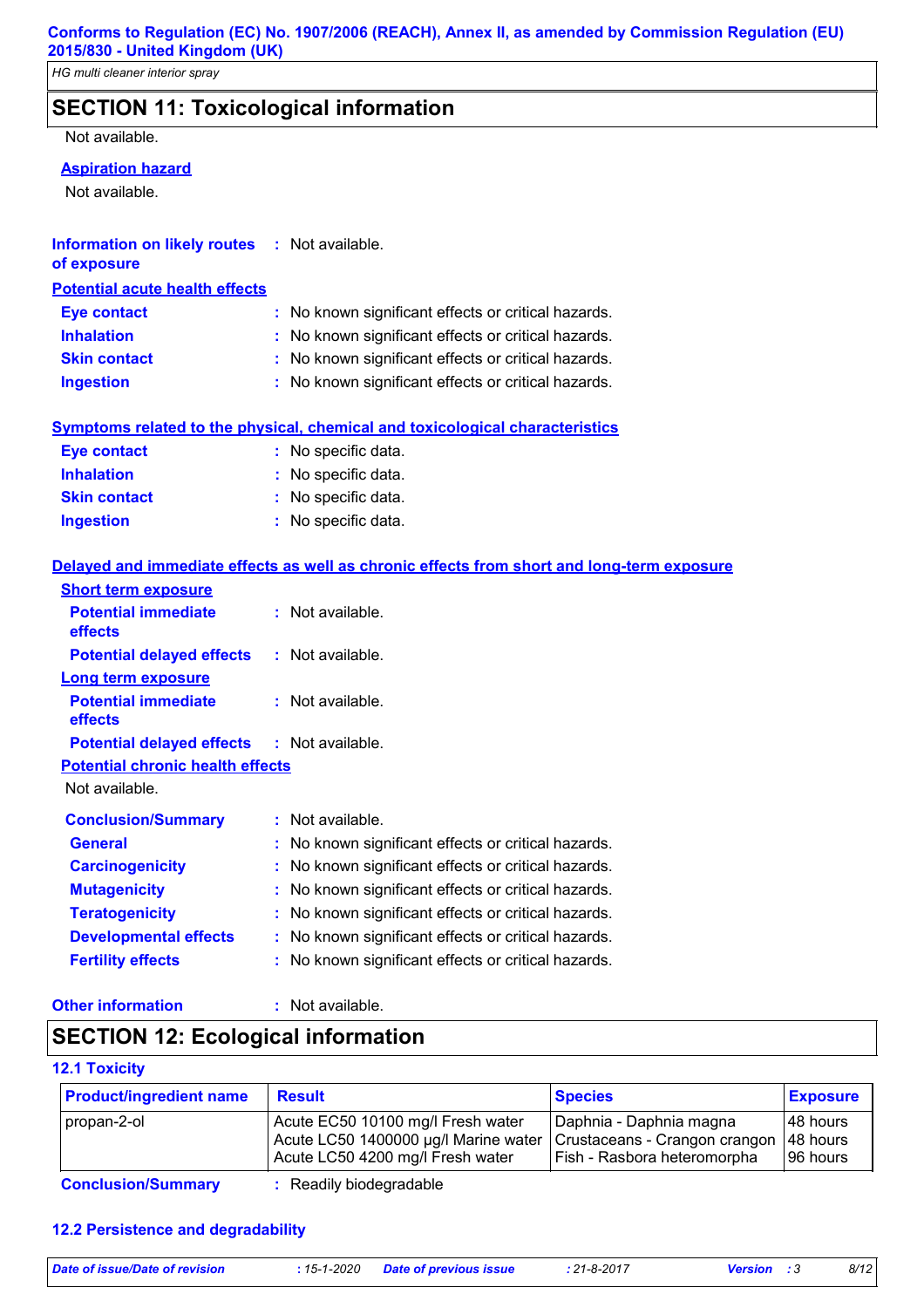*HG multi cleaner interior spray*

### **SECTION 12: Ecological information**

| <b>Conclusion/Summary</b>                        | : Readily biodegradable  |                   |                  |
|--------------------------------------------------|--------------------------|-------------------|------------------|
| <b>Product/ingredient name</b>                   | <b>Aquatic half-life</b> | <b>Photolysis</b> | Biodegradability |
| <b>HG multi cleaner interior</b><br><b>Spray</b> |                          |                   | Readily          |

#### **12.3 Bioaccumulative potential**

| <b>Product/ingredient name</b> | $LogP_{ow}$ | <b>BCF</b> | <b>Potential</b> |
|--------------------------------|-------------|------------|------------------|
| propan-2-ol                    | 0,05        |            | low              |

| 12.4 Mobility in soil                                   |                  |
|---------------------------------------------------------|------------------|
| <b>Soil/water partition</b><br><b>coefficient (Koc)</b> | : Not available. |
| <b>Mobility</b>                                         | : Not available. |

| 12.5 Results of PBT and vPvB assessment |                   |
|-----------------------------------------|-------------------|
| <b>PBT</b>                              | : Not applicable. |
| <b>vPvB</b>                             | : Not applicable. |

**12.6 Other adverse effects** : No known significant effects or critical hazards.

### **SECTION 13: Disposal considerations**

The information in this section contains generic advice and guidance. The list of Identified Uses in Section 1 should be consulted for any available use-specific information provided in the Exposure Scenario(s).

#### **13.1 Waste treatment methods**

| <b>Product</b>             |                                                                                                                                                                                                                                                                                                                                                                                                                                                                                                                                                      |
|----------------------------|------------------------------------------------------------------------------------------------------------------------------------------------------------------------------------------------------------------------------------------------------------------------------------------------------------------------------------------------------------------------------------------------------------------------------------------------------------------------------------------------------------------------------------------------------|
| <b>Methods of disposal</b> | : The generation of waste should be avoided or minimised wherever possible.<br>Disposal of this product, solutions and any by-products should at all times comply<br>with the requirements of environmental protection and waste disposal legislation<br>and any regional local authority requirements. Dispose of surplus and non-<br>recyclable products via a licensed waste disposal contractor. Waste should not be<br>disposed of untreated to the sewer unless fully compliant with the requirements of<br>all authorities with jurisdiction. |
| <b>Hazardous waste</b>     | : Within the present knowledge of the supplier, this product is not regarded as<br>hazardous waste, as defined by EU Directive 2008/98/EC.                                                                                                                                                                                                                                                                                                                                                                                                           |
| <b>Packaging</b>           |                                                                                                                                                                                                                                                                                                                                                                                                                                                                                                                                                      |
| <b>Methods of disposal</b> | : The generation of waste should be avoided or minimised wherever possible. Waste<br>packaging should be recycled. Incineration or landfill should only be considered<br>when recycling is not feasible.                                                                                                                                                                                                                                                                                                                                             |
| <b>Special precautions</b> | : This material and its container must be disposed of in a safe way. Empty containers<br>or liners may retain some product residues. Avoid dispersal of spilt material and<br>runoff and contact with soil, waterways, drains and sewers.                                                                                                                                                                                                                                                                                                            |

### **SECTION 14: Transport information**

|                                       | <b>ADR/RID</b>               | <b>ADN</b>                    | <b>IMDG</b>       | <b>IATA</b>                |
|---------------------------------------|------------------------------|-------------------------------|-------------------|----------------------------|
| 14.1 UN number                        | Not regulated.               | Not regulated.                | Not regulated.    | Not regulated.             |
| 14.2 UN proper<br>shipping name       | $\qquad \qquad \blacksquare$ |                               |                   |                            |
|                                       |                              |                               |                   |                            |
| <b>Date of issue/Date of revision</b> | $:15 - 1 - 2020$             | <b>Date of previous issue</b> | $: 21 - 8 - 2017$ | 9/12<br><b>Version</b> : 3 |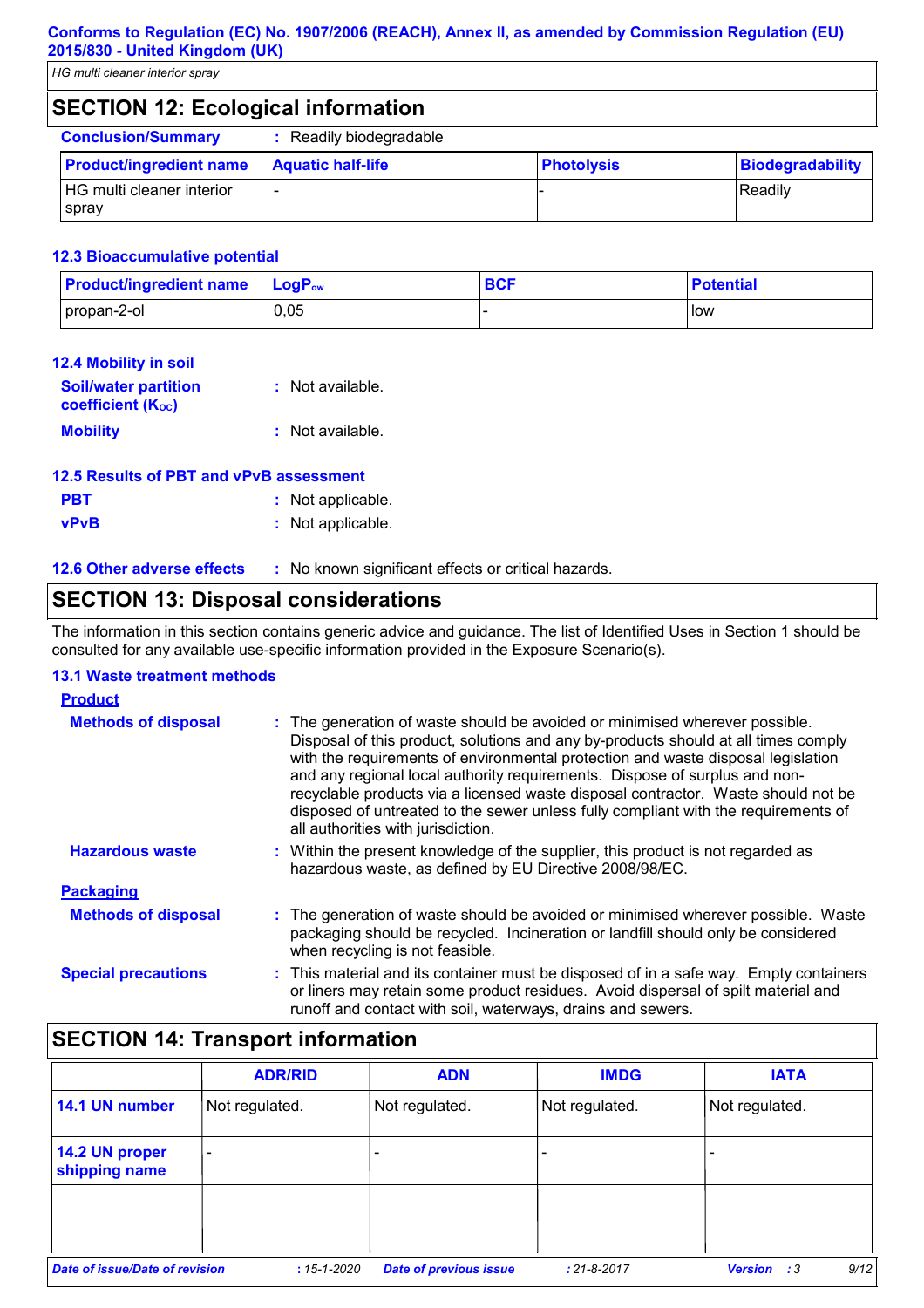*HG multi cleaner interior spray*

|                                           | <b>SECTION 14: Transport information</b> |     |     |     |
|-------------------------------------------|------------------------------------------|-----|-----|-----|
| <b>14.3 Transport</b><br>hazard class(es) | $\overline{\phantom{a}}$                 | ۰   |     |     |
| 14.4 Packing<br>group                     | $\qquad \qquad \blacksquare$             |     |     |     |
| 14.5<br><b>Environmental</b><br>hazards   | No.                                      | No. | No. | No. |
| <b>Additional</b><br>information          | -                                        | -   |     |     |

**user**

**14.6 Special precautions for : Transport within user's premises: always transport in closed containers that are** upright and secure. Ensure that persons transporting the product know what to do in the event of an accident or spillage.

**14.7 Transport in bulk according to Annex II of Marpol and the IBC Code :** Not applicable.

### **SECTION 15: Regulatory information**

|                                                                                                                                                          | 15.1 Safety, health and environmental regulations/legislation specific for the substance or mixture            |         |
|----------------------------------------------------------------------------------------------------------------------------------------------------------|----------------------------------------------------------------------------------------------------------------|---------|
| EU Regulation (EC) No. 1907/2006 (REACH)                                                                                                                 |                                                                                                                |         |
| <b>Annex XIV - List of substances subject to authorisation</b>                                                                                           |                                                                                                                |         |
| <b>Annex XIV</b>                                                                                                                                         |                                                                                                                |         |
| None of the components are listed.                                                                                                                       |                                                                                                                |         |
| <b>Substances of very high concern</b>                                                                                                                   |                                                                                                                |         |
| None of the components are listed.                                                                                                                       |                                                                                                                |         |
| <b>Annex XVII - Restrictions</b><br>on the manufacture,<br>placing on the market<br>and use of certain<br>dangerous substances,<br>mixtures and articles | : Not applicable.                                                                                              |         |
| <b>Other EU regulations</b>                                                                                                                              |                                                                                                                |         |
| <b>Europe inventory</b>                                                                                                                                  | : All components are listed or exempted.                                                                       |         |
| <b>Black List Chemicals</b><br>(76/464/EEC)                                                                                                              |                                                                                                                |         |
| Ozone depleting substances (1005/2009/EU)                                                                                                                |                                                                                                                |         |
| Not listed.                                                                                                                                              |                                                                                                                |         |
| Prior Informed Consent (PIC) (649/2012/EU)<br>Not listed.                                                                                                |                                                                                                                |         |
| <b>Seveso Directive</b>                                                                                                                                  |                                                                                                                |         |
| This product is not controlled under the Seveso Directive.                                                                                               |                                                                                                                |         |
| <b>Contains (Regulation</b>                                                                                                                              | anionic surfactants, non-ionic surfactants                                                                     | $< 5\%$ |
| (EC) No 648/2004)                                                                                                                                        | preservation agents: methylisothiazolinone, benzisothiazolinone, 2-bromo-<br>2-nitropropane-1,3-diol; perfumes |         |

| <b>References</b>                |               |                               |                   |                    |       |
|----------------------------------|---------------|-------------------------------|-------------------|--------------------|-------|
| <b>International requiations</b> |               |                               |                   |                    |       |
| Date of issue/Date of revision   | $:15$ -1-2020 | <b>Date of previous issue</b> | $: 21 - 8 - 2017$ | <b>Version</b> : 3 | 10/12 |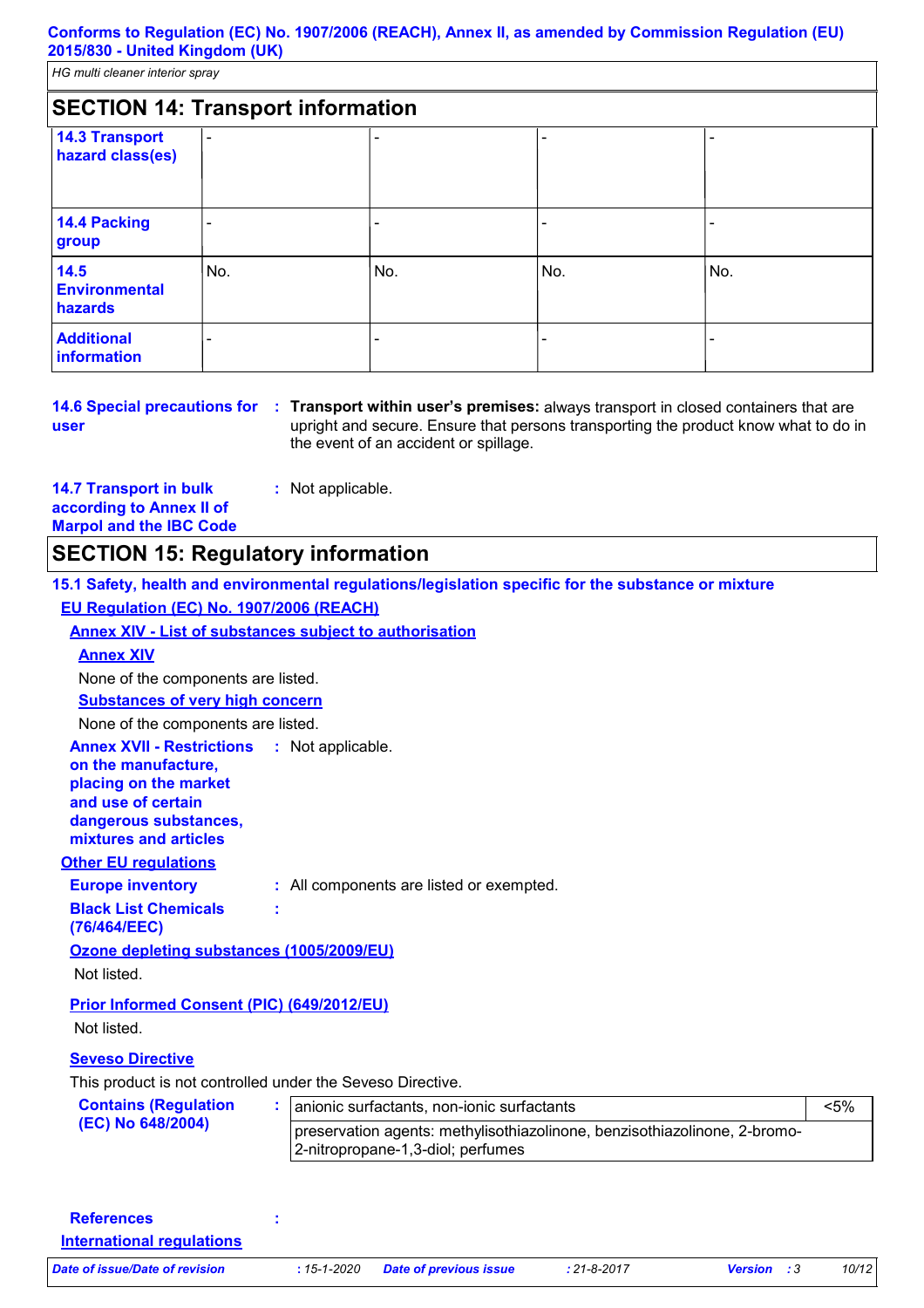| <u>HIGHININ CIEANEL INIENOL SPIAY</u>         |                                                                            |
|-----------------------------------------------|----------------------------------------------------------------------------|
|                                               | <b>SECTION 15: Regulatory information</b>                                  |
|                                               | <b>Chemical Weapon Convention List Schedules I, II &amp; III Chemicals</b> |
| Not listed.                                   |                                                                            |
| <b>Montreal Protocol (Annexes A, B, C, E)</b> |                                                                            |
| Not listed.                                   |                                                                            |
|                                               | <b>Stockholm Convention on Persistent Organic Pollutants</b>               |
| Not listed.                                   |                                                                            |
|                                               | <b>Rotterdam Convention on Prior Informed Consent (PIC)</b>                |
| Not listed.                                   |                                                                            |
|                                               | <b>UNECE Aarhus Protocol on POPs and Heavy Metals</b>                      |
| Not listed.                                   |                                                                            |
| <b>International lists</b>                    |                                                                            |
| <b>National inventory</b>                     |                                                                            |
| <b>Australia</b>                              | : All components are listed or exempted.                                   |
| <b>Canada</b>                                 | All components are listed or exempted.                                     |
| <b>China</b>                                  | All components are listed or exempted.                                     |
| <b>Turkey</b>                                 | Not determined.                                                            |
| <b>United States</b>                          | All components are listed or exempted.                                     |
| <b>Taiwan</b>                                 | All components are listed or exempted.                                     |
| <b>Philippines</b>                            | All components are listed or exempted.                                     |
| <b>New Zealand</b>                            | All components are listed or exempted.                                     |
| <b>Malaysia</b>                               | Not determined.                                                            |

- **Republic of Korea :** Not determined.
- **Japan : Japan inventory (ENCS)**: Not determined. **Japan inventory (ISHL)**: Not determined.

| <b>15.2 Chemical safety</b> | : This product contains substances for which Chemical Safety Assessments are still |
|-----------------------------|------------------------------------------------------------------------------------|
| assessment                  | required.                                                                          |

### **SECTION 16: Other information**

 $\nabla$  Indicates information that has changed from previously issued version.

| <b>Abbreviations and</b> | $\therefore$ ATE = Acute Toxicity Estimate                                                  |
|--------------------------|---------------------------------------------------------------------------------------------|
| acronyms                 | CLP = Classification, Labelling and Packaging Regulation [Regulation (EC) No.<br>1272/2008] |
|                          | DMEL = Derived Minimal Effect Level                                                         |
|                          | DNEL = Derived No Effect Level                                                              |
|                          | EUH statement = CLP-specific Hazard statement                                               |
|                          | PBT = Persistent, Bioaccumulative and Toxic                                                 |
|                          | PNEC = Predicted No Effect Concentration                                                    |
|                          | <b>RRN = REACH Registration Number</b>                                                      |
|                          | vPvB = Very Persistent and Very Bioaccumulative                                             |

#### **Procedure used to derive the classification according to Regulation (EC) No. 1272/2008 [CLP/GHS]**

| <b>Classification</b> | <b>Justification</b> |
|-----------------------|----------------------|
| Not classified.       |                      |

#### **Full text of abbreviated H statements**

| <b>H225</b> | Highly flammable liquid and vapour. |
|-------------|-------------------------------------|
| H319        | I Causes serious eye irritation.    |
| H336        | May cause drowsiness or dizziness.  |

**Full text of classifications [CLP/GHS]**